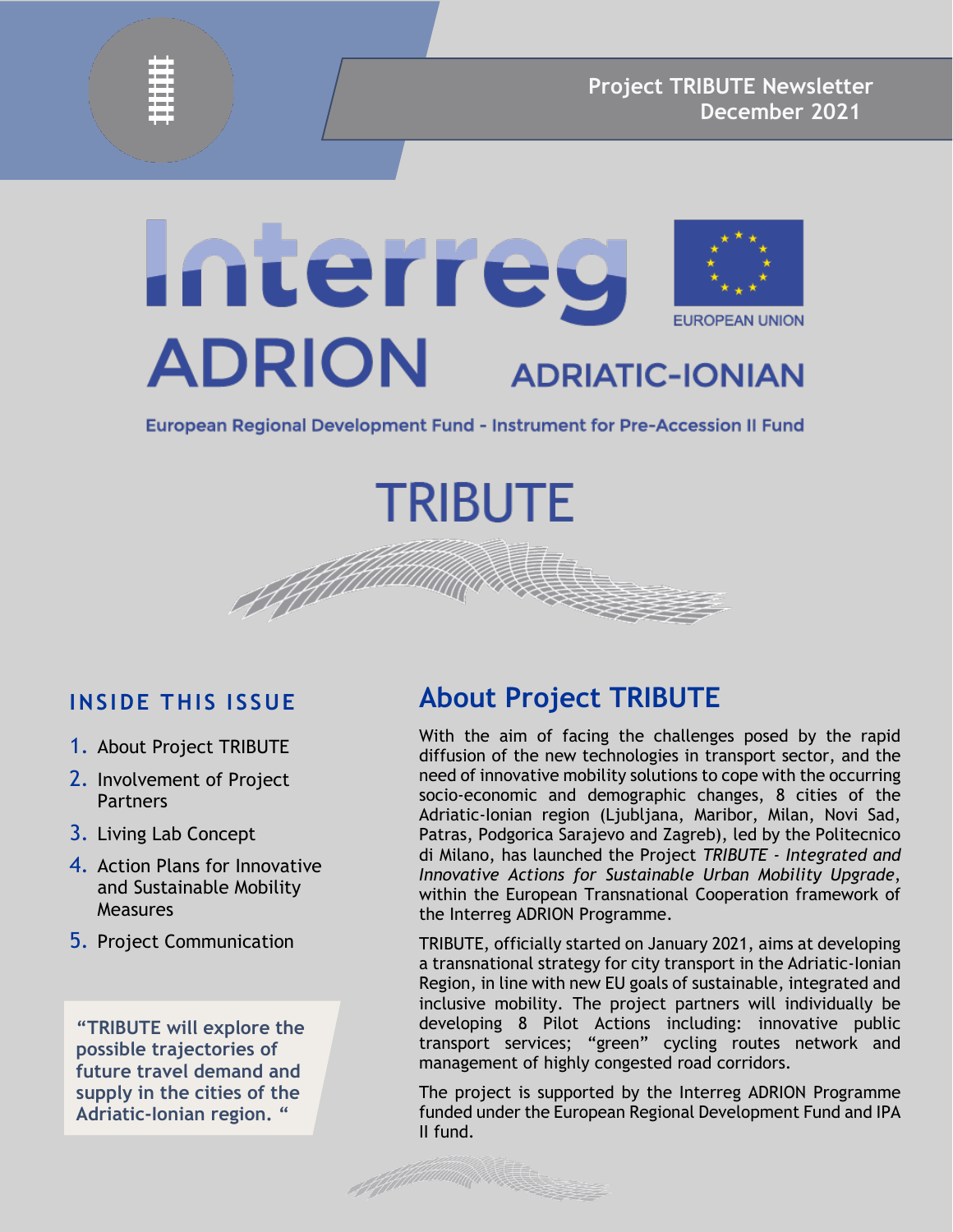#### **Involvement of Project Partners**

Ljubljana, Novi Sad and Sarajevo participate in the sub-group on *Innovative public transport services*. From their plans emerged that incentives to Public Transport (PT) for decarbonization of transport, and the promotion of innovative and tailor-made PT services are primary common elements. In addition, specific actions could be undertaken to tackle challenges of aging population and demand for new mobility services (e.g. sharing, door-to-door, seamless…), including advanced public transport information systems and alternative green transport solutions.



**"The project is planned to be finished by June 30, 2023. Project's Lead Partner is Department of Mechanical Engineering - Politecnico Milano. "**

Maribor, Zagreb and Patras participate in the sub-group on *"Green" cycling routes network* and focused on accessibility and promotion of bicycles use also coping with congested traffic. Specific actions include inclusion of greenery along pedestrian and cycling routes, making e-bike accessible also to elderly, creation of green bays for cycling integrated with public transport.

Podgorica and Milan, participating in the sub-group on *Management of highly congested road corridors*, intend to develop an open-source tool for traffic management (to be potentially shared also with other cities). They outlined that coordination among mobility actors (e.g. Transport agencies, PT operators, Police, …) and sharing information (e.g. about traffic regulation, events organization, city times…) is an important aspect of traffic management.

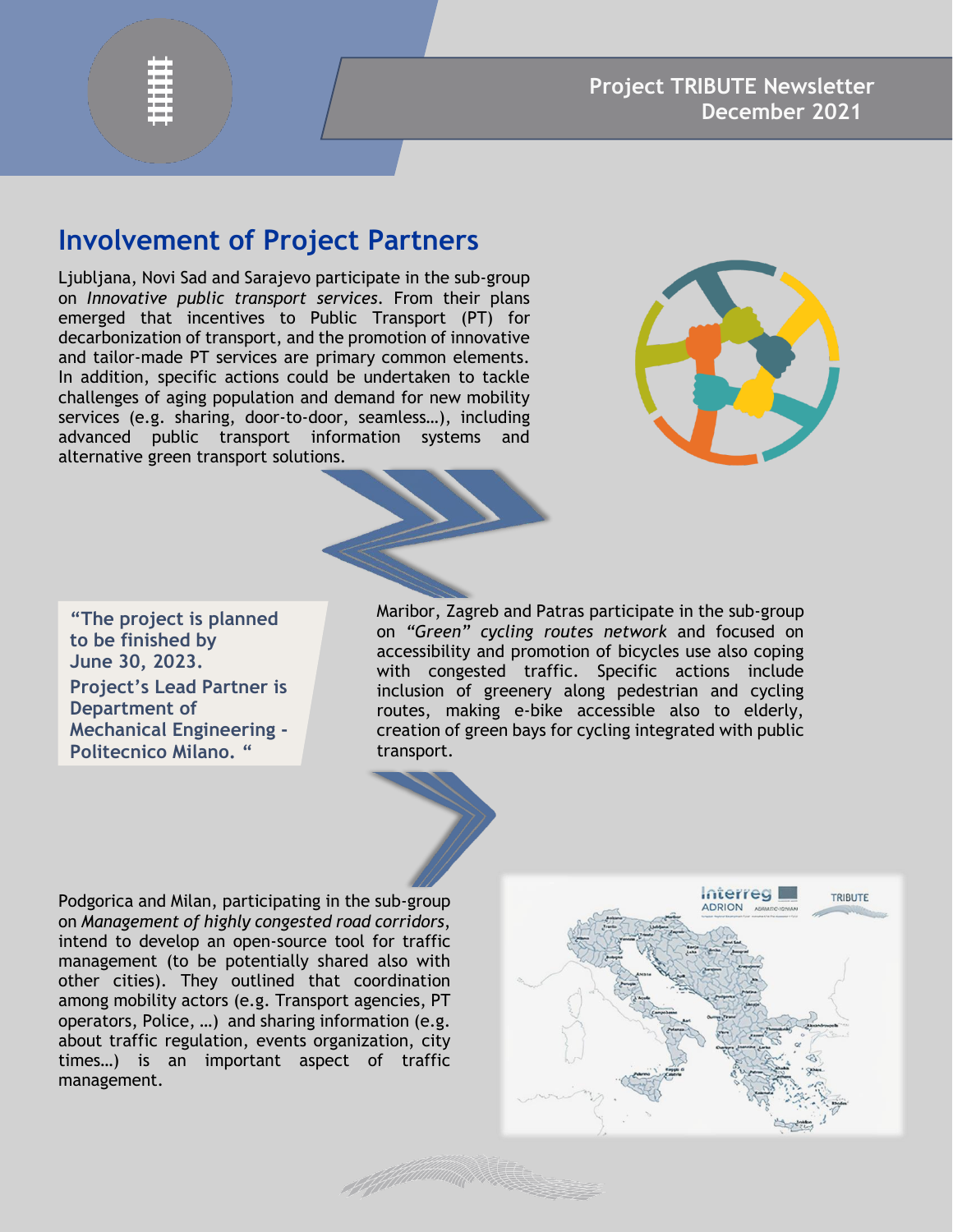## **Living Lab Concept**

Each partner city involved in the project, will create and implement a Living Lab in the field of environment-friendly and low-carbon transport systems. This will be cooperative structure requiring active interaction of target groups under initiators' guidance as well as the ex-ante assessment of policy for sustainable and innovative mobility. The overall goal is to transfer community actions results, exchange best practices with the end-users for identifying low-carbon city-transport measures via knowledge platform, setting the base for take-up actions. The target groups will be addressed and informed about new trends, services and available tools, to promote acceptance of new, ICT based services and new technologies that bring changes into our lives and to adapt the legislative and policy frame to those changes.

Through the process of identifying relevant stakeholders more than 190 different stakeholders were presented so far, while 60+ signed letters of intent were collected. This data has been than used for drafting the methodology for the Living Lab creation, as a new "public-private-people partnership" forms in which citizens, companies, researchers and public administrations collaborate in order to find innovative solutions for the urban mobility.



The most crucial factor for successful implementation of the living lab element is a knowledge platform. In agreement with Marche Region (Italy), EUSAIR Stakeholder Platform (ESP) has been adopted as TRIBUTE Knowledge Platform, as a dynamic and interactive base for facilitating the access to best practices, contributing to transfer them to those seeking proven solutions that can be easily implemented, or instance, by public authorities. This way an added value for ADRION Programme will also be achieved through intertwining two Interreg projects – EUSAIR & TRIBUTE.



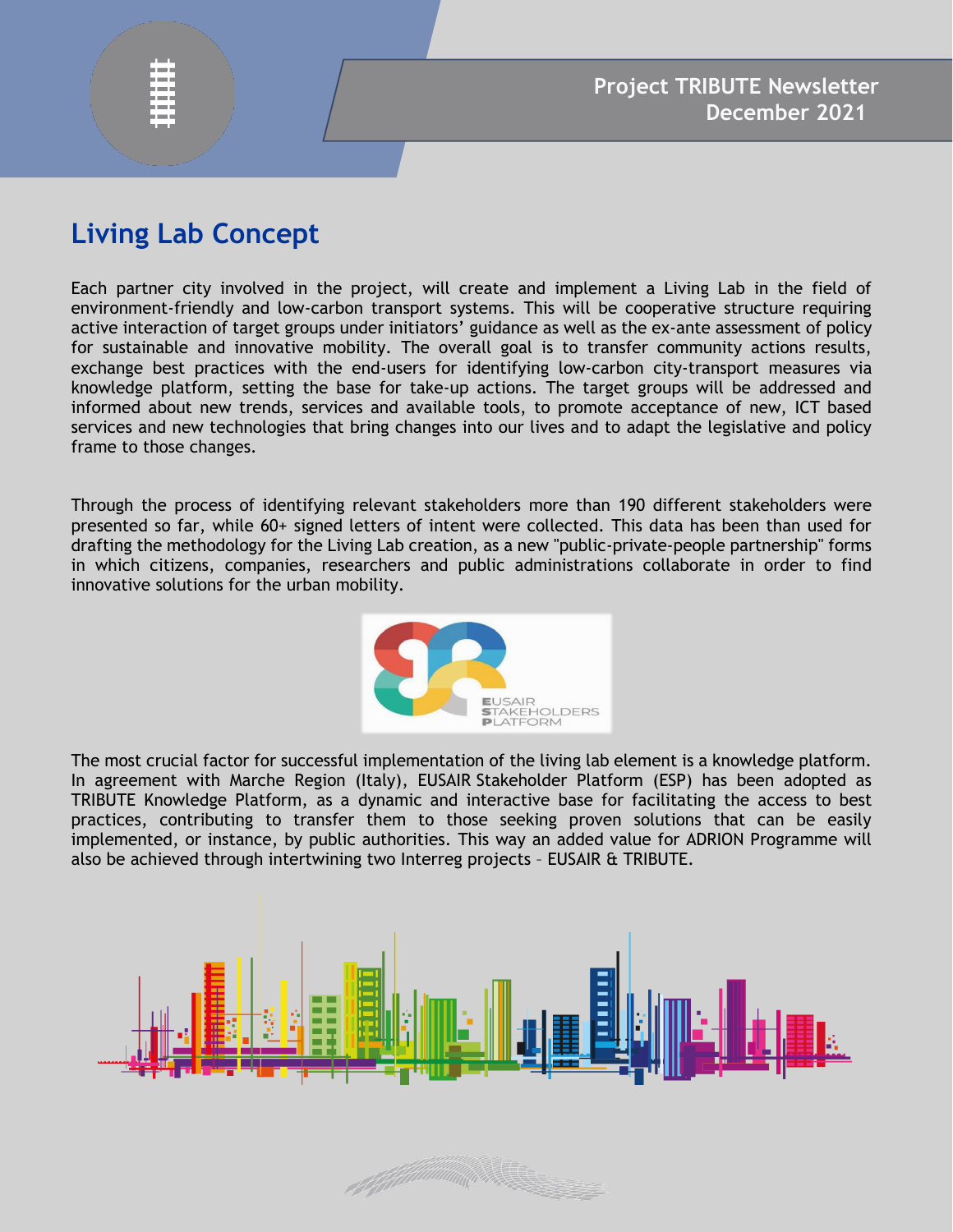## **Action Plans for Innovative and Sustainable Mobility Measures**



Action Plans, one for each city involved in the project, will be developed for improving multimodal and low carbon urban mobility and environmental quality. The plans will include actions to promote Public Transport and active modes (like cycling and walking) and to reduce car ownership and individual transport, that could be scalable and transferable to the mobility needs of the variety of urban contexts in the Adriatic-Ionian region.

In order to standardize the process of developing action plans in certain measure, TRIBUTE project consortium currently works on finalizing the Methodology for the Action Plan. This document will be based on several key elements that were identified commonly in all cities and therefore is believed they could be used to build a common methodology. These elements refer to:

- 1. **National Scale Planning Policy** National Recovery and Resilience Plan (NRRP) unveils the national funds addressed by the European Union to work on a recovery plan after the COVID-19 pandemic crisis. Within the NRRP is important to identify those projects in which synergies could be drawn with the pilot action.
- 2. **High Policy Identification on a City scale** SUMP (Sustainable Urban Mobility Plan) or other policy instrument if the SUMP is not present, will be used to identify the area of interest and targets that have synergies with the pilot actions.
- 3. **Pilot Actions' contribution extent** An area of interest extrapolated from SUMP in which pilot actions may contribute to achieve the already set projects or actions
- 4. **Comprehensive Assessment of the Living lab** Evaluation of living lab's effectives towards reaching the goal and the potential reuse in other projects within the same city.

For Action Plan identification purposes, data collected from every project partner has been compiled and analyzed. Procedure resulted in defining 5 factors that are mutual in each partners' identification process:

- Problem description
- Activity specification & city's expectations
- Detailed Gantt chart of the pilot action
- Result presentation
- Risks and challenges

*Pilot Action Identification* **and** *Methodology for the Action Plan* **are both scheduled to be completed by the end of 2021.**